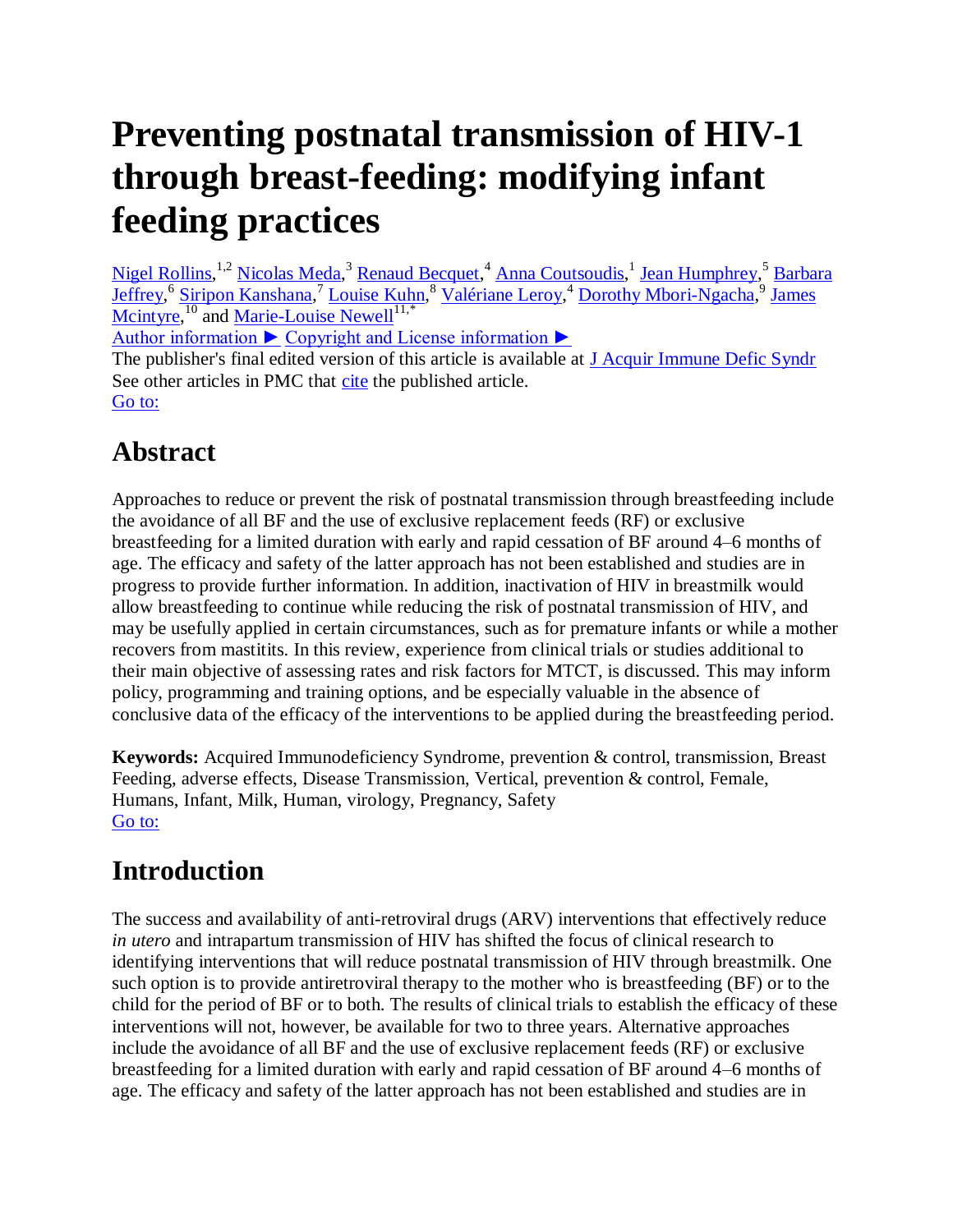progress to provide further information. Finally, several approaches to inactivate HIV in breastmilk are being assessed, which would allow breastfeeding to continue while reducing the risk of postnatal transmission of HIV.

The operational experience of programmes focussing on the prevention of mother to child transmission (PMTCT) in many countries in sub-Saharan Africa highlight the complexity of delivering a critical component in the process of preventing mother to child transmission, namely voluntary counselling and testing. More difficult again is the task of sensitively and comprehensively counselling women on realistic, sustainable infant feeding choices that will optimise her child's chance of survival. This experience needs to be borne in mind because sophisticated interventions such as those described above are proposed as public health interventions to avert MTCT.

In this review, experience from clinical trials or studies additional to their main objective of assessing rates and risk factors for MTCT, is discussed. This may inform policy, programming and training options, and be especially valuable in the absence of conclusive data of the efficacy of the interventions to be applied during the breastfeeding period. For the purpose of this review, the definitions listed in [Table 1](http://hinari-gw.who.int/whalecomwww.ncbi.nlm.nih.gov/whalecom0/pmc/articles/PMC2475579/table/T1/) are used.

[Table 1](http://hinari-gw.who.int/whalecomwww.ncbi.nlm.nih.gov/whalecom0/pmc/articles/PMC2475579/table/T1/) Infant feeding [Go to:](http://hinari-gw.who.int/whalecomwww.ncbi.nlm.nih.gov/whalecom0/pmc/articles/PMC2475579/)

### **Complete avoidance of breastfeeding**

A policy of complete avoidance of BF by providing free FF is being evaluated in 5 clinical studies and 2 operational settings in Abidjan, Côte d'Ivoire; Nairobi, Kenya; Soweto and Khayelitsha, South Africa and Bangkok, Thailand. All studies were conducted in urban populations where women of unknown HIV status usually initiate BF but thereafter commonly introduce fluids, milks and foods within the first weeks of life and would thus be mixed BF (MBF). Determinants of choice and patterns of infant feeding are described below.

In a study in Abidjan, Cote d'Ivoire, all HIV positive women in six health community centres who accepted VCT were offered a peripartum intervention including AZT and NVP, multivitamins and malaria prophylaxis (

The following popper user interface control may not be accessible. Tab to the next button to revert the control to an accessible version.

[Destroy user interface control1\)](http://hinari-gw.who.int/whalecomwww.ncbi.nlm.nih.gov/whalecom0/pmc/articles/PMC2475579/). They were counselled antenatally on infant feeding practices. Two infant feeding options were available: a free supply of FF with bottles and sterilising materials for nine months from birth of the infant, with a drug inhibiting lactation; or exclusive breastfeeding for three months followed by early cessation of breastfeeding. All mother-infant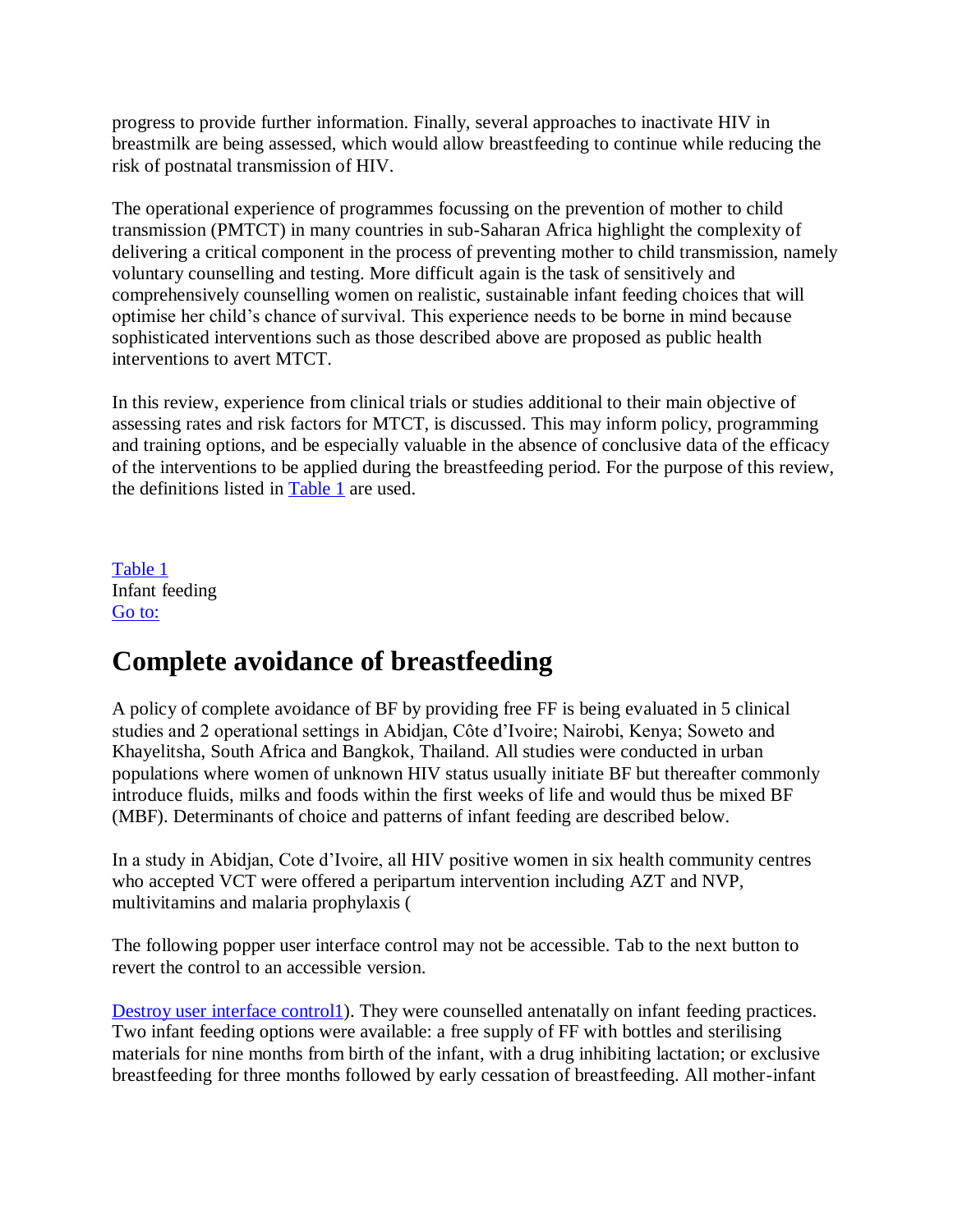pairs were closely followed for two years, with further infant feeding advice provided at each visit (

The following popper user interface control may not be accessible. Tab to the next button to revert the control to an accessible version.

[Destroy user interface control2\)](http://hinari-gw.who.int/whalecomwww.ncbi.nlm.nih.gov/whalecom0/pmc/articles/PMC2475579/). Between March 2001 and May 2002, 323 HIV-positive women were enrolled in the study, of whom 256 had a live birth and had fed their child at least once. Median maternal CD4+ count at inclusion to the study was  $354/\text{mm}^3$  (interquartile range: 239– 517); nearly 20% of women had a CD4+ count less than 200/mm<sup>3</sup>. All but one woman expressed a prenatal choice of feeding practice, with a little over half planning to FF from birth while the rest planned to BF. About 80% of the women who planned to FF were doing so at day 2 postpartum, and of the women who planned to EBF, half were EBF, but nearly 45% were PBF. Women who were living with their partner and those without formal education were less likely to plan to FF. Infant feeding intention did not appear to be association with level of schooling, personal income or access to any source of water. Based on the limited number of children followed for more than three months, 75% of infants were still reportedly receiving only FF. Family pressures were reported as the main reason for changing practice.

In Nairobi, Kenya, 425 pregnant womenwere randomised to either BF or FF (

The following popper user interface control may not be accessible. Tab to the next button to revert the control to an accessible version.

[Destroy user interface control3\)](http://hinari-gw.who.int/whalecomwww.ncbi.nlm.nih.gov/whalecom0/pmc/articles/PMC2475579/). FF were provided free and all women were counselled against MBF. Of 195 women randomised to FF and who provided information on feeding practices three-quarters reported giving only FF, while the remaining women reported BF in addition to FF. Women who were compliant with their randomised mode of infant feeding were generally older, had fewer previous live births and had previous experience of BF. [Table 2](http://hinari-gw.who.int/whalecomwww.ncbi.nlm.nih.gov/whalecom0/pmc/articles/PMC2475579/table/T2/) shows the clinical, virological and immune characteristics of women and their infant feeding practice. Women who reported some symptoms suggestive of advanced HIV disease or who had higher viral load tended to be more compliant with EFF; however these women did not have lower CD4 counts or additional reports of TB infection.

#### [Table 2](http://hinari-gw.who.int/whalecomwww.ncbi.nlm.nih.gov/whalecom0/pmc/articles/PMC2475579/table/T2/)

Clinical, virological and immune characteristics of women and their infant feeding practices. Nairobi, Kenya

As a follow-up to this study and to investigate the influence of free provision of FF on women's decisions and practices similar data was collected from HIV infected women who were not offered or given free FF (

The following popper user interface control may not be accessible. Tab to the next button to revert the control to an accessible version.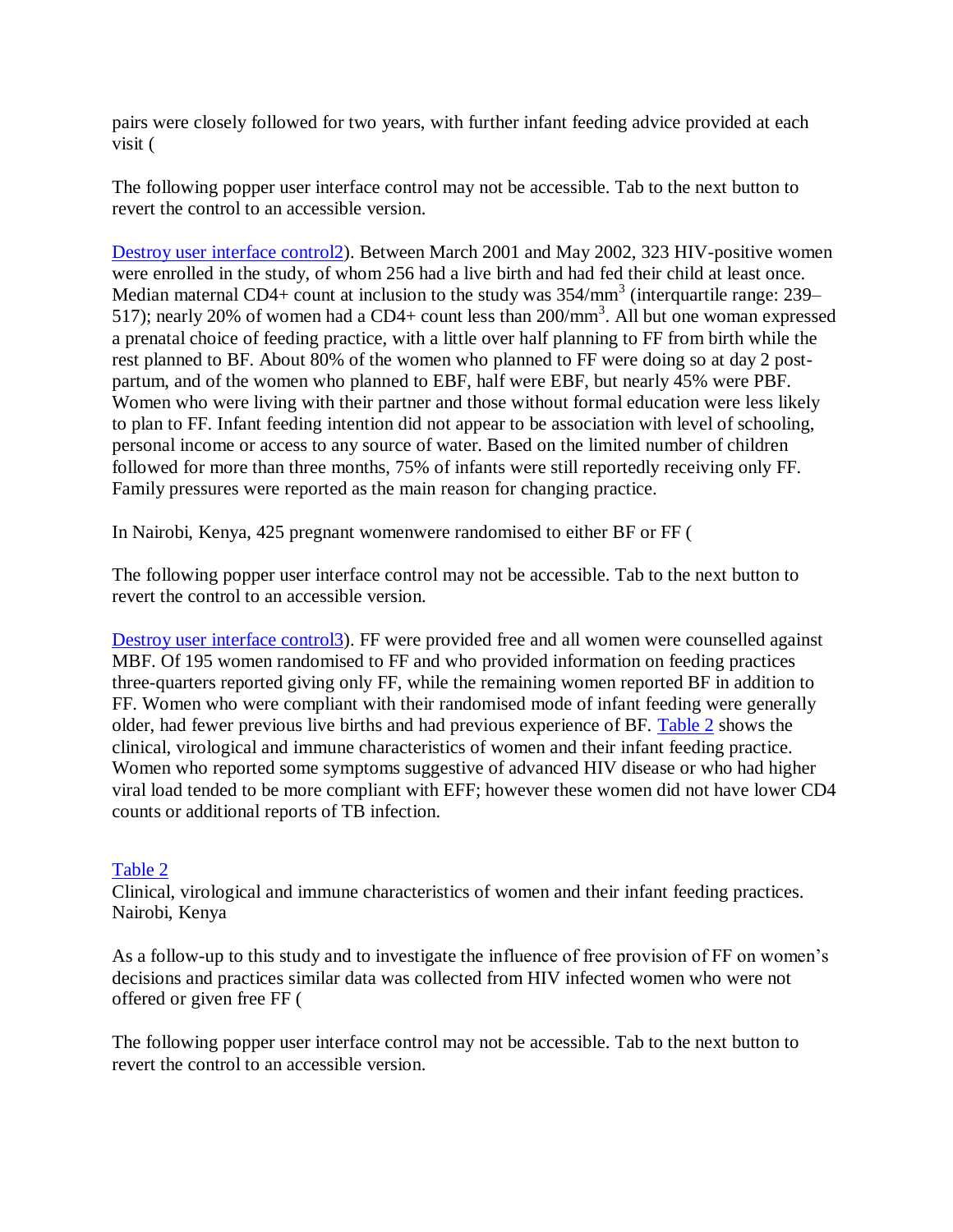[Destroy user interface control4\)](http://hinari-gw.who.int/whalecomwww.ncbi.nlm.nih.gov/whalecom0/pmc/articles/PMC2475579/). Data was available on 128 women during pregnancy. Median age was 25 years and 74% had had a previous pregnancy; only 40% had received secondary education or higher; and as many as 72% had informed their partner of the HIV test result. Ninety one percent of women knew that HIV could be transmitted through breast milk and 73% were aware of the risks associated with giving RF. Of the women who had declared an antenatal intention to give a RF, two-thirds were exclusively RF at one week and about 70% at six weeks. Compared to women who did not exclusively RF, women who exclusively RF at one week planned not to BF (OR 5.1), had higher income (OR 2.0), and had spouses who were willing to have an HIV test (OR 3.1). There were 25 women who were mixed feeders at one week and 34 at six weeks; these women indicated to have received conflicting information from health care workers and to have been influenced by relatives.

In South Africa, experience has been gathered from clinical research sites in Soweto, Johannesburg and operational sites in Khayelitsha, Cape Town. In a randomised trial evaluating the effect of two antiretroviral (Nevirapine alone versus ZDV alone) infant regimens on peripartum transmission 83% and 86% of women in the NVP and ZDV arms respectively elected to formula feed (

The following popper user interface control may not be accessible. Tab to the next button to revert the control to an accessible version.

[Destroy user interface control6\)](http://hinari-gw.who.int/whalecomwww.ncbi.nlm.nih.gov/whalecom0/pmc/articles/PMC2475579/). Formula milk was offered free to women enrolled in the study but bottles and sterilising materials were not otherwise provided. At 6 weeks, EFF was reported by 84% women in the NVP group and 86% in the ZDV group. Mixed BF was reported by 4% in both groups and breastfeeding by 13% and 11% respectively. In a cross-sectional survey amongst 113 women who were part of a PMTCT programme, 71% had piped water in their house and the remaining 29% had to walk a median time of 5 minutes to fetch water from public taps; 75% women had electricity in their homes. Formula milk was provided free by the PMTCT programme but no support was offered to women who choose to BF. One hundred and eight women did not report BF at any time since their child was born; and 5 women women reported BF for a few days only. Women indicated that they chose to FF because they were advised to do so by their nurse/counsellor, because of their HIV status and health reasons, and for a few family pressures or as an interim measure until they disclosed their status. Most women (70%) did not report any diarrhoeal episodes in their children, while a quarter reported their child to have suffered an episode of diarrhoea.

In Thailand, the government PMTCT programme actively endorses FF by all women. This policy has been generally acceptable throughout the country and uptake of FF was reported to be over 80% in 2001/2002. In research sites, almost 100% of HIV infected women are reported to be FF, only 6% of women are reported to have ever BF compared with >95% in the HIV uninfected population. Amongst the HIV positive women 62% were concerned about not BF and 70% acknowledged that other family members and friends were concerned about their avoidance of BF. About half had found it hard to explain to other people in the community why they were not BF. No morbidity or mortality data was available from these sites.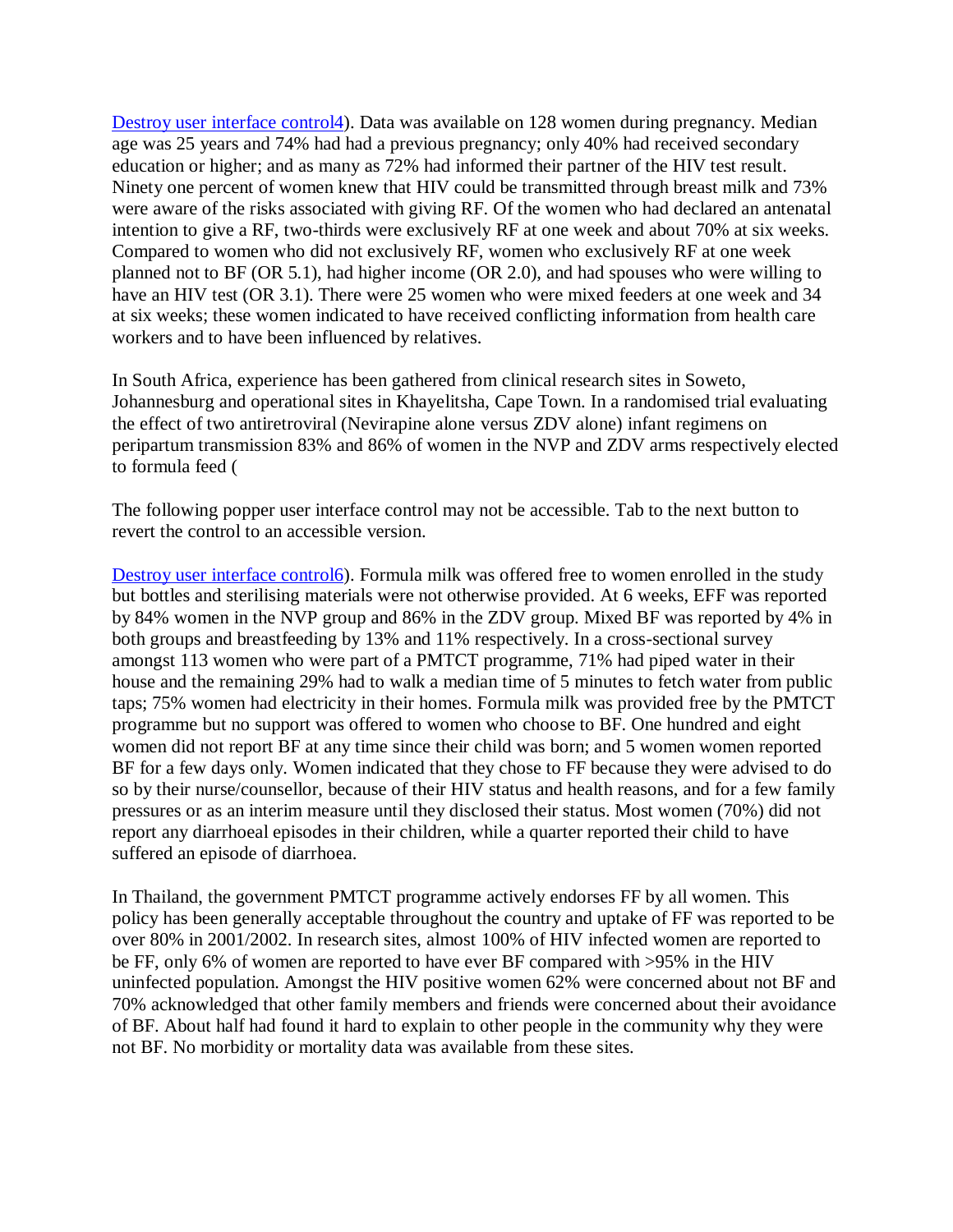In summary, FF was an acceptable feeding option to many HIV positive women in urban settings with education or intensive counselling, adequate water supply and when the FF was provided free; high compliance to EFF can be successfully achieved in both research and government PMTCT programmes. Low morbidity can be achieved in some settings but to date there is little longitudinal data available from operational sites to quantify the relative risks in these settings. Choice and practice were significantly influenced by the advice of health workers, social and family pressures but also women's insights regarding HIV infection and the risks of RF. Innovative approaches to reducing stigma and positively involving men and fathers in infant feeding choices and practices are urgently needed.

#### [Go to:](http://hinari-gw.who.int/whalecomwww.ncbi.nlm.nih.gov/whalecom0/pmc/articles/PMC2475579/)

### **Avoidance of mixed feeding and early cessation of breastfeeding**

The concern around increased morbidity and mortality associated with the use of FF underlies the WHO/UNICEF/UNAIDS recommendation that EBF should be practiced by HIV-infected women who cannot practice safe FF (

The following popper user interface control may not be accessible. Tab to the next button to revert the control to an accessible version.

[Destroy user interface control7\)](http://hinari-gw.who.int/whalecomwww.ncbi.nlm.nih.gov/whalecom0/pmc/articles/PMC2475579/). The possibility that EBF might also be associated with a lower transmission risk than MBF (

The following popper user interface control may not be accessible. Tab to the next button to revert the control to an accessible version.

[Destroy user interface control8\)](http://hinari-gw.who.int/whalecomwww.ncbi.nlm.nih.gov/whalecom0/pmc/articles/PMC2475579/) has prompted several clinical studies in which the feasibility of EBF at a population level is examined and to encourage women to avoid MBF. Four studies are discussed that are testing this hypothesis and the risks associated with stopping BF earlier or more abruptly than usual.

In Abidjan, Côte d'Ivoire, women taking part in the project described above who elect to BF were followed-up according to the same protocol. During follow-up the potential risks of MBF were discussed repeatedly and women were specifically counselled on how they might stop BF and when would be appropriate and possible in their circumstance. This could be any time up to six months postpartum. Counselling also included practical demonstrations on how to use a cup for giving RF and workshops on preparing complementary feeds (CF). Women were offered free FF for nine months starting from the time that they stopped BF. There was no support offered in the postnatal wards to help initiate BF or to sustain EBF in the first days, nor was there specific counselling at the antenatal clinics preparing women for initiating and sustaining EBF. Oneweek recall of infant feeding and morbidity data was collected at each study visit (weekly for the first six weeks, monthly until 12 months and three-monthly until two years). Forty per cent of women planned to BF, and on day two postnatally half EBF. However, within the first 48 hours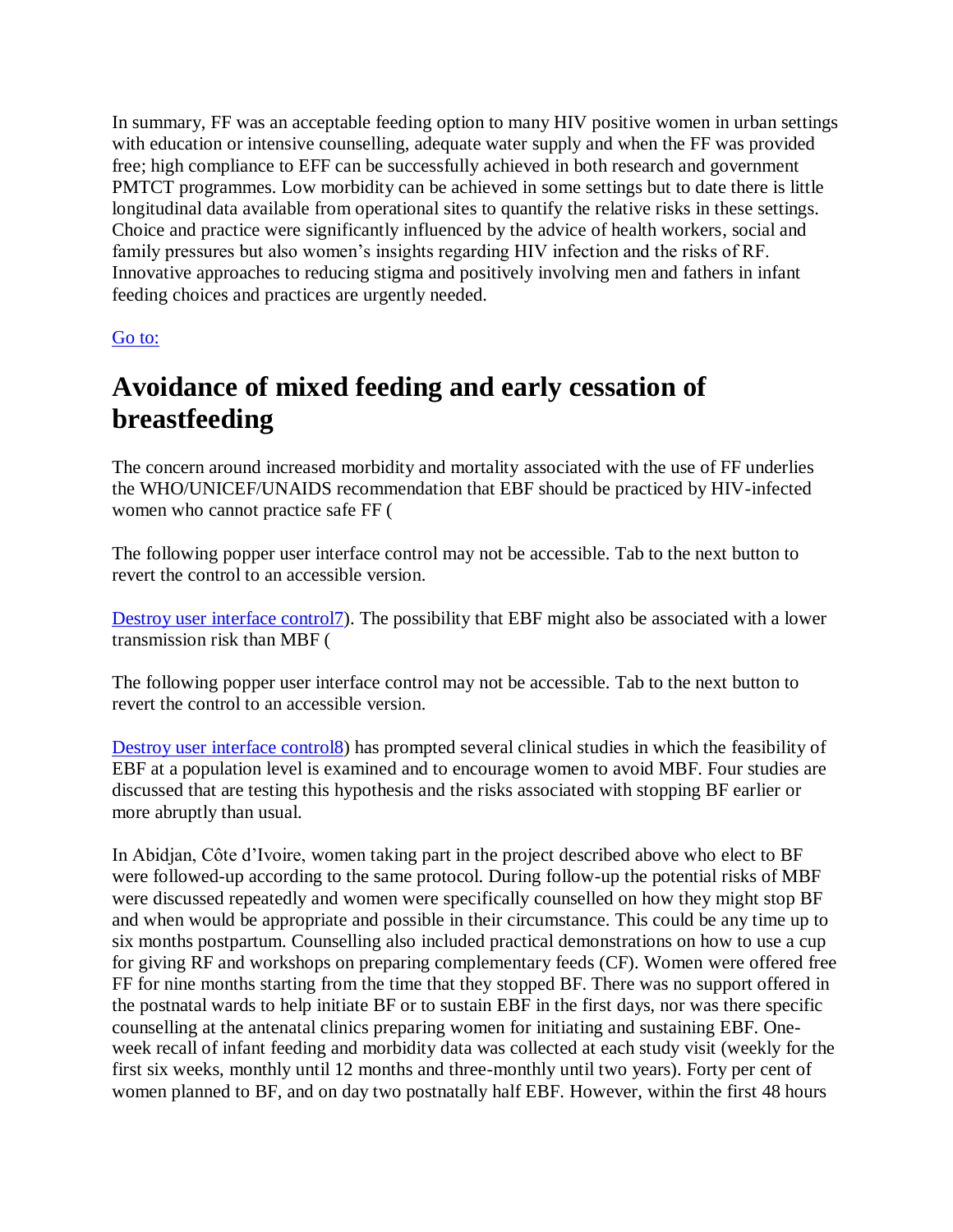post-delivery, more than 40% of mothers had already introduced additional fluids (other than FF).. None of the mothers who had introduced fluids only in the first 48 hours i.e. predominant BF (PBF) had reverted to EBF to three months. Mothers reported that stopping BF at three months was difficult, but counsellors reported fewer difficulties from mothers who ceased BF when the child was older, about 6 months.

The only study to be performed in a rural area is in KwaZulu Natal, South Africa where a large non-randomised community-based intervention study has been implemented to estimate the transmission risk with EBF (

The following popper user interface control may not be accessible. Tab to the next button to revert the control to an accessible version.

[Destroy user interface control9\)](http://hinari-gw.who.int/whalecomwww.ncbi.nlm.nih.gov/whalecom0/pmc/articles/PMC2475579/). HIV positive women are counselled on infant feeding options but no FF or other financial or material support is offered regardless of preferred feeding intention. Women who plan to BF are intensively supported antenatally, at delivery and postnatally to EBF. The community-based support is matched by general support for EBF in the health facilities and local district hospital which is accredited with the Baby Friendly Hospital Initiative (BFHI). In the district, between 40–60% of households use river water and up to a third of households in certain tribal areas, have no form of toilet even pit latrines. In the past five years there have been outbreaks of Shigella *dysenteriae* type 1 dysentery and cholera. In contrast to some other approaches for counselling on infant feeding choices, not all infant feeding options are presented by the counsellor. Rather the counsellor explores with the HIV-positive woman how she intends to feed her child now that she has learned her HIV status. After discussing her personal circumstances and considering the feasibility of her intention, the counsellor either fully supports the intention or sensitively challenges the women if her conditions do not appear appropriate with her intention or if a better opportunity is available. This approach reflects the WHO/UNICEF/UNAIDS recommendation that HIV-infected women are given 'specific guidance in selecting the option most likely to be suitable for their situation'.

Of 189 HIV-infected women counselled 90% planned to BF and 10% intended to FF. There were no differences between the BF and FF groups with respect to access to clean water (about 50%), access to a fridge (about 40%), gas, paraffin or electricity as a fuel source (about 65%) and a regular source of income to the household (about 75%). Only if the woman herself was the main income provider was this associated with the intention to FF (9% vs. 28%). Access to some or all of these conditions, which reflect issues of safety, affordability and sustainability of RF, was not associated with either feeding intention [\(table 3\)](http://hinari-gw.who.int/whalecomwww.ncbi.nlm.nih.gov/whalecom0/pmc/articles/PMC2475579/table/T3/). Most women who had immediate access to conditions that would enable making RF safer in fact chose to BF, suggesting that women's choices were based on issues other than physical resources. Notably, two-thirds of women who antenatally planned to RF instead initiated and sustained BF after delivery whereas all women who planned to BF managed to do so through at least the first week. HIV counsellors reported that women were very receptive to information and support regarding good breastfeeding practices but commented that it was hard to counsel women knowing that they are hungry. Not unexpectedly they found that family concerns significantly influenced women's decisions and practices. Interim data suggest that breast pathologies were uncommon but oral thrush was common during the first months of life in breastfed infants.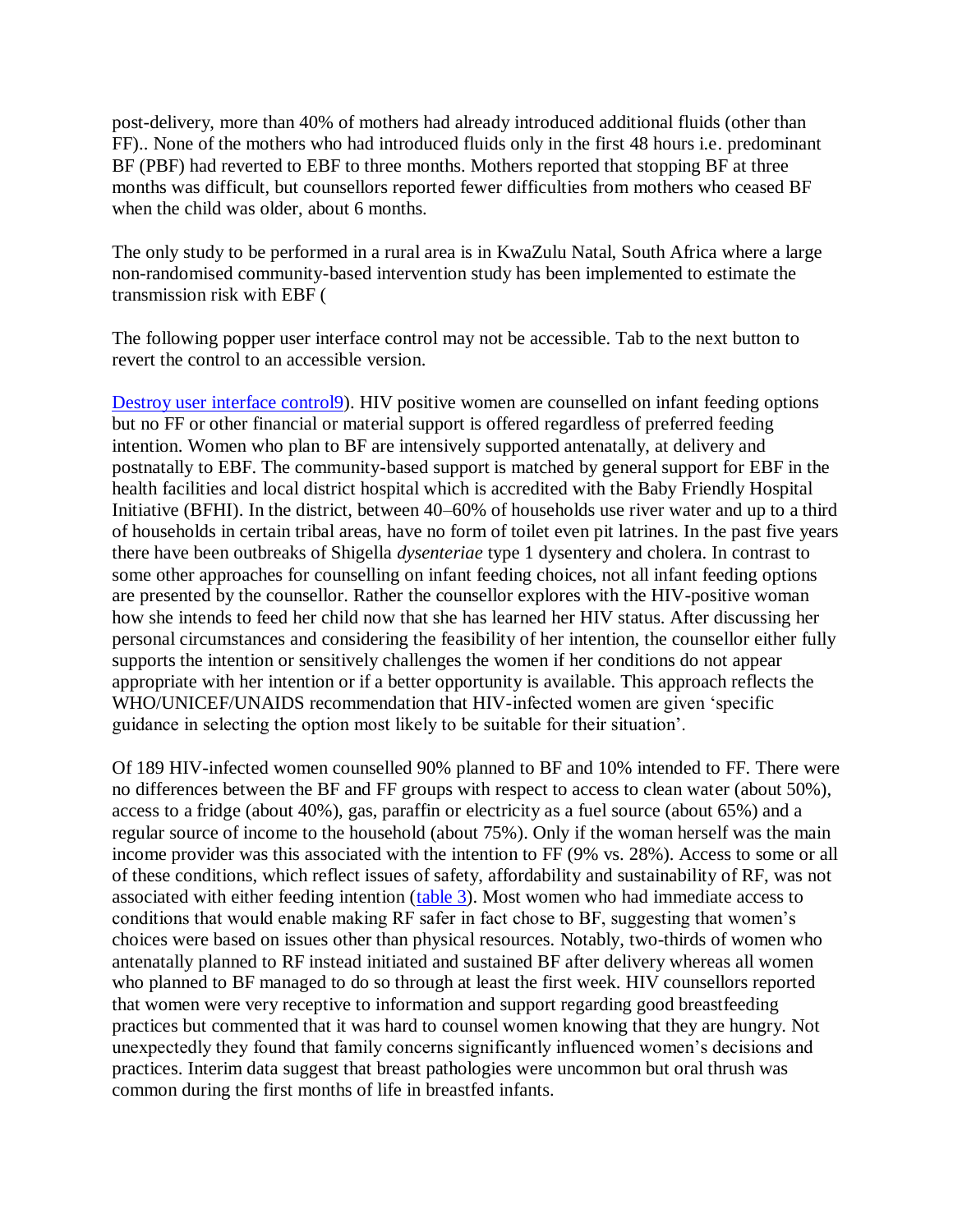#### [Table 3](http://hinari-gw.who.int/whalecomwww.ncbi.nlm.nih.gov/whalecom0/pmc/articles/PMC2475579/table/T3/)

Cumulative number of conditions (clean water; access to fridge; electricity, gas or paraffin for cooking; regular income available to household) available to HIV-infected women to make replacement feeding affordable, feasible, sustainable and safe compared **...**

The Zambian exclusive breastfeeding study (ZEBS) in Lusaka, Zambia is an randomised clinical trial to test the safety and efficacy of short exclusive breastfeeding to four months to reduce HIV transmission and child mortality, enrolling 1200 infected pregnant women who wish to breastfeed (

The following popper user interface control may not be accessible. Tab to the next button to revert the control to an accessible version.

#### [Destroy user interface control10,](http://hinari-gw.who.int/whalecomwww.ncbi.nlm.nih.gov/whalecom0/pmc/articles/PMC2475579/)

The following popper user interface control may not be accessible. Tab to the next button to revert the control to an accessible version.

[Destroy user interface control11\)](http://hinari-gw.who.int/whalecomwww.ncbi.nlm.nih.gov/whalecom0/pmc/articles/PMC2475579/). A counselling intervention was developed to support and encourage exclusive breastfeeding to at least four months among all women in the study. Counselling begins antenatally, breastfeeding initiation is supported by midwives after delivery, and postnatal counselling includes both a home and clinic-based component. Women randomised to abrupt cessation of all breastfeeding at four months receive an additional counselling intervention to prepare them for early cessation. Possible problems associated with breastfeeding cessation are discussed including strategies to relieve breast engorgement and comfort the child without suckling. Cup feeding is introduced and nutrition guidance is offered. Women randomised to the early cessation group are given infant formula and a fortified cereal for at least three months, as part of the study intervention. The study will monitor the risk of HIV infection and serious morbidity and mortality, and aims to quantify the risk of HIV transmission through exclusive breastfeeding and the magnitude of reduction of postnatal transmission associated with early cessation at four months.

Among the first 400 women enrolled in the study, more than 90% of all women initiated EBF. Between birth and one week, 92% of women reported breastfeeding only in the complete absence of any other liquid or semi-solid. Between one week and one month, cross-sectional recall of feeding indicated EBF was 95%, between one and two months, 96%, between two and three months 92% and between three and four months 86%. Most reports of non-EBF were single instances of water or other supplements and many mothers reverted to EBF thereafter. Among the mothers randomised to abrupt early cessation of breastfeeding at four months, 80% stopped all breastfeeding. Most women who stopped breastfeeding did so within a week (<2 days: 50%; 2–7 days: 42%) with 8% stopping within two weeks. There preliminary results suggest that exclusive breastfeeding may be a feasible intervention which can be achieved among the majority of HIV-infected women with appropriate counselling. Early and abrupt cessation also appears to be feasible with counselling and provision of infant formula and weaning foods. However, the efficacy and safety is still unknown. Early data suggest that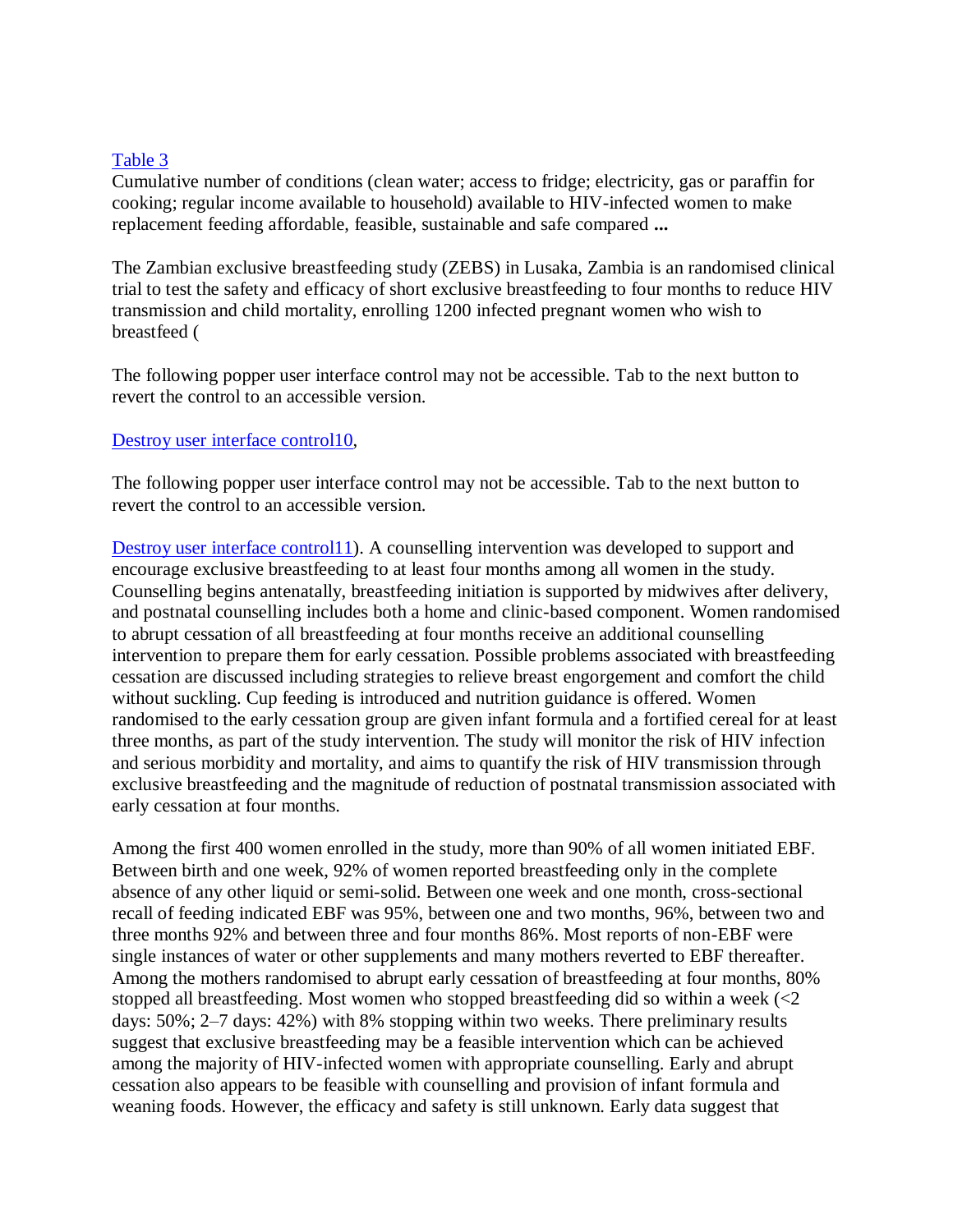compared to those who continued breastfeeding for longer, mothers and infants who stopped breastfeeding at four months were more likely to visit clinics and health worker, incurred a significantly greater number of diarrhoeal episodes and had lower weights.

The ZVITAMBO study in Harare, Zimbabwe was a randomised trial to investigate the effect of vitamin A supplementation on maternal and infant health, recruiting 14,110 mother-infant pairs during the immediate post partum period. At recruitment, 4,496 (32%) of mothers were HIVinfected. Detailed infant feeding and morbidity data were routinely collected and blood samples obtained at six weeks, three months, and then at three-monthly intervals over a two-year followup. All but four of the 14,110 mothers initiated breast feeding. During the course of the study an education and counselling programme on safer breastfeeding was introduced for the last 2,744 women enrolled. Using the definition of. cumulative practice from birth (rather than less rigorous definitions of 24 hour or 1 week histories), EBF rates increased from 7% to 28% at six weeks of age and from 3% to 19% at three months of age, for the pre- and post-education and counselling intervention cohorts, respectively. This illustrates that breastfeeding practices are amenable to change if an effective and committed approach is implemented and sustained. Similarly, in Zimbabwe when RF were given, cups are normally used rather bottle which has been the government recommendation for many years. Among infants born to HIV-positive mothers, infant mortality was more than three-fold greater  $(p<0.01)$  among infants who were MBF by three months of age compared to those who were EBF to at least three months of age.

In summary, EBF is an acceptable and feasible feeding option for many HIV positive women especially where practical support is available. Early introduction of water is common in many communities and achieving EBF beyond the first months can be difficult if only limited support is offered. Avoiding the introduction of additional FF rather than just other fluids e.g. water is more acceptable and easier to achieve. Moderate facility-based and/or community-based support both antenatally and around delivery can significantly increase EBF rates. Obvious determinants of practice such as physical resources at home are not always the principal basis of choice or practice. Women's status in many societies often prevents her from making and exercising her choice. Counselling approaches need to effectively guide women to informed choices with support available to make these choices viable and sustainable. Further investigation is needed of methods to increase community acceptability of feeding interventions to reduce HIV transmission and increase child survival.

#### [Go to:](http://hinari-gw.who.int/whalecomwww.ncbi.nlm.nih.gov/whalecom0/pmc/articles/PMC2475579/)

### **Preventing/treating breast pathology and infant thrush**

Breast pathologies, whether clinical or subclinical are described among the risk factors for postnatal transmission, although their effect at a population level remains to be quantified (see John-Stewart in this issue). Simple interventions to improve BF practices and thereby decrease these risks are attractive methods to make BF safer. The South African and Zambian studies described above will better quantify the transmission risks of various breast pathologies, but there is again little data that has been systematically and rigorously collected in operational settings. It is expected that improved lactation counselling, which lies at the heart of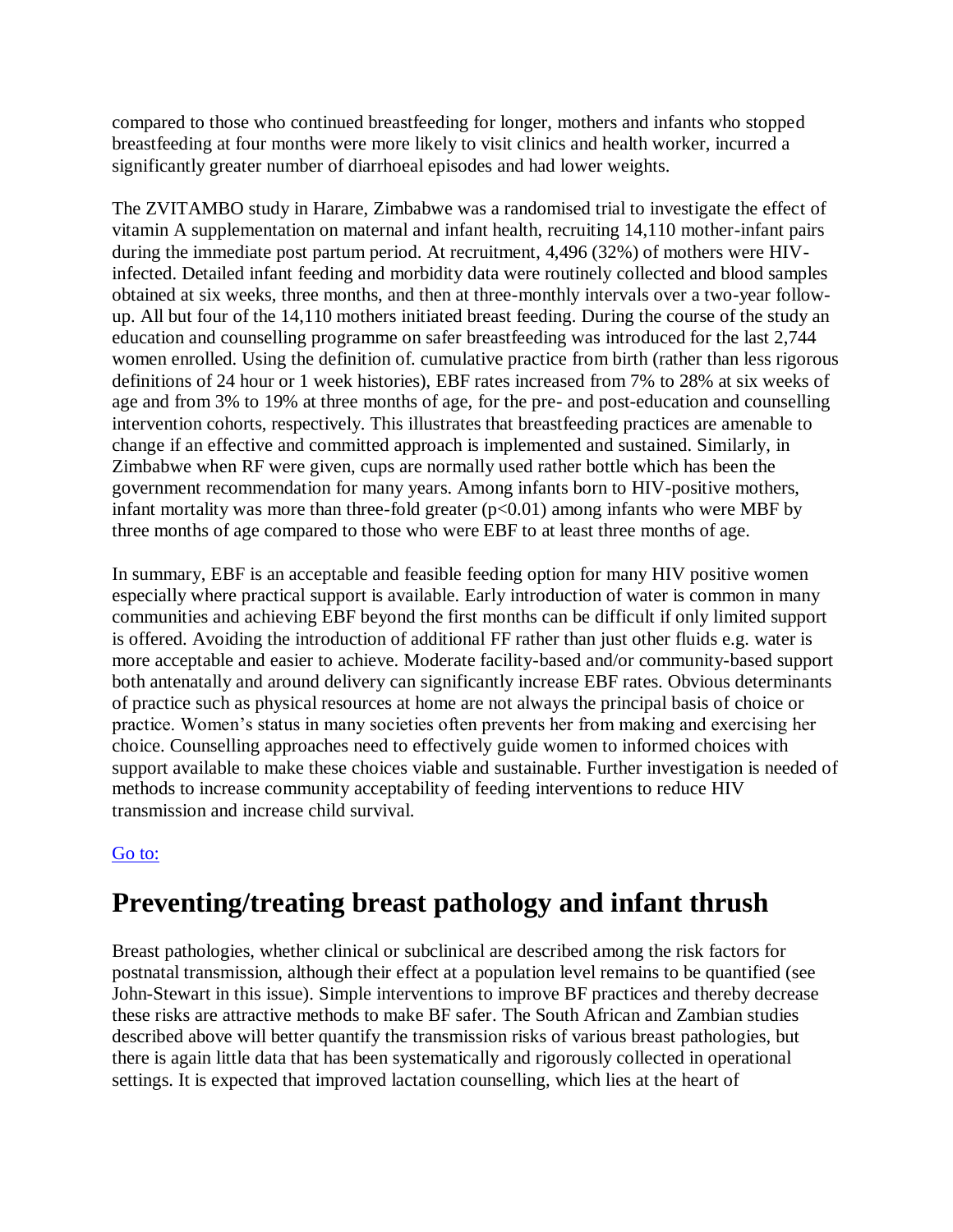interventions to promote exclusive breastfeeding, should reduce breast pathology but this remains to be demonstrated in the ongoing trials and studies.

In Cato Manor clinic, a government clinic serving a large urban population in an informal settlement in Durban, HIV counsellors have also been trained in the WHO Breastfeeding Counselling Course and can competently describe the common breast pathologies. After HIV positive mothers have decided how they plan to feed their child (following counselling), HIV counsellors meet with them at least once more to prepare them for feeding in the first week postnatally. For mothers who have chosen to breastfeed this includes early initiation of BF, correct positioning and attachment, frequent feeding and exclusive BF, how to cope with sore nipples and expressing breastmilk to avoid engorgement. If the opportunity presents at subsequent antenatal visits the counsellor will also discuss nutritional support for the mother and good food choices. To date, 288 women have enrolled into the PMTCT programme since March 1999. Six month follow-up data is available on 179 mother-infant pairs where the mother has chosen to BF. Cracked nipples were experienced by 12% of mothers (similar to the 11–13% rate quoted by Embree et al (

The following popper user interface control may not be accessible. Tab to the next button to revert the control to an accessible version.

[Destroy user interface control12\)](http://hinari-gw.who.int/whalecomwww.ncbi.nlm.nih.gov/whalecom0/pmc/articles/PMC2475579/). This was usually in the first month of life and was rarely associated with bleeding. Breastfeeding counsellors, either the HIV counsellor or another dedicated breastfeeding counsellor, would recommend applying pure lanolin ointment and/or breastmilk to the affected nipple. In addition, the counsellor advises the mother to expose the breast to sunlight whenever she can. If the infant has oral thrush or if nipple candida is suspected then nystatin ointment is also recommended. The mother is advised to continue feeding from the breast unless there is obvious bleeding. Mastitis was diagnosed in only 2% of mothers (compared to 7–11% in Nairobi (

The following popper user interface control may not be accessible. Tab to the next button to revert the control to an accessible version.

[Destroy user interface control12\)](http://hinari-gw.who.int/whalecomwww.ncbi.nlm.nih.gov/whalecom0/pmc/articles/PMC2475579/)). Management of mastitis included using warm cloths to ease engorgement, expressing and discarding breastmilk from the affected breast while continuing feeding from the unaffected breast and giving the mother antibiotics. Infant thrush was seen commonly – 39% infants were diagnosed with oral thrush on at least one occasion in the first 6 months. They were treated with oral nystatin drops. No data is, as yet, available on the HIV status of these infants.

[Go to:](http://hinari-gw.who.int/whalecomwww.ncbi.nlm.nih.gov/whalecom0/pmc/articles/PMC2475579/)

### **Breastmilk treatment**

HIV is heat sensitive and is inactivated by pasteurisation at temperatures between 56 and 62°C (

The following popper user interface control may not be accessible. Tab to the next button to revert the control to an accessible version.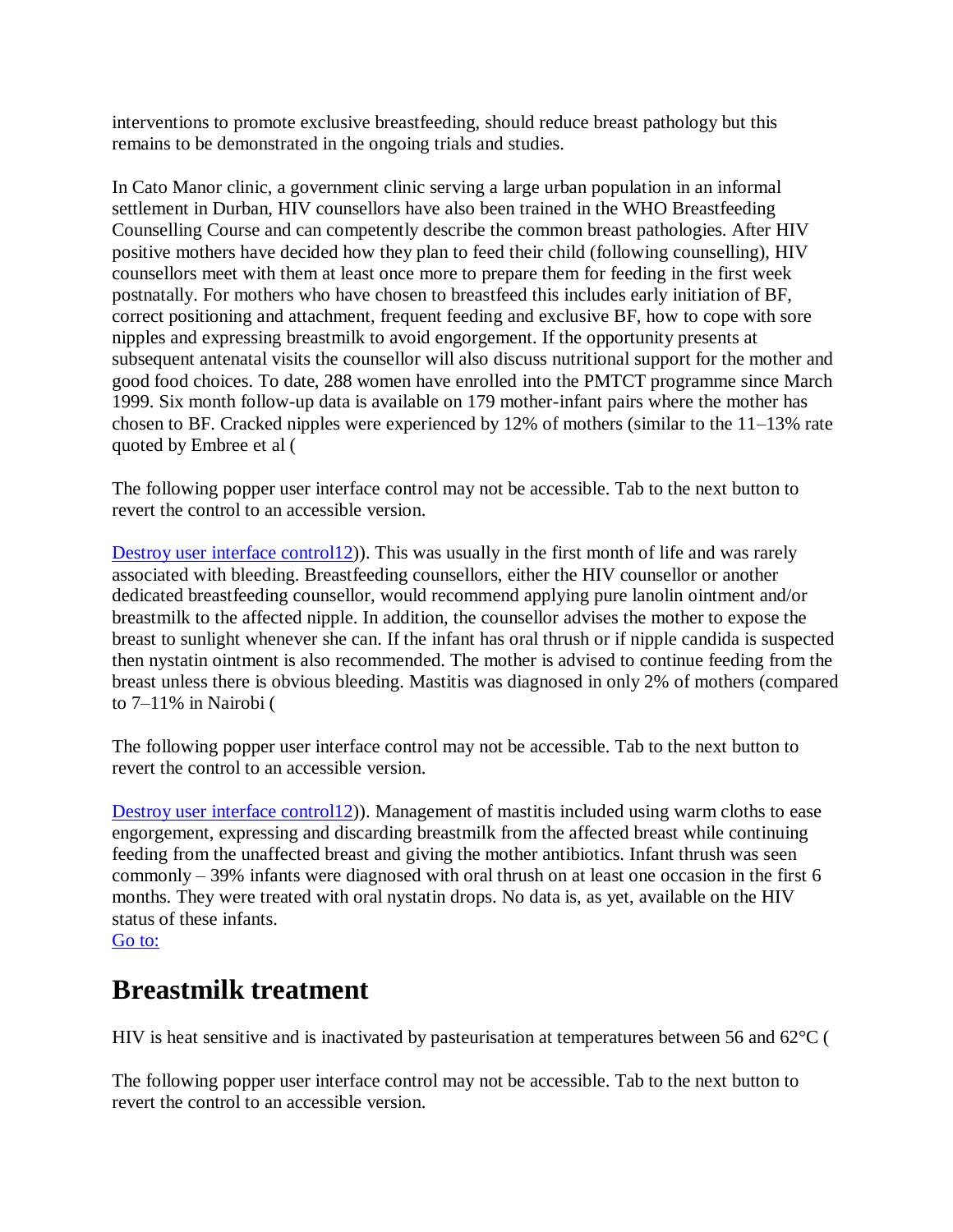[Destroy user interface control13\)](http://hinari-gw.who.int/whalecomwww.ncbi.nlm.nih.gov/whalecom0/pmc/articles/PMC2475579/). Breastmilk banks in developed countries use expensive, thermostatically controlled, pasteurising equipment which is not available in resource poor settings. A low cost, low-tech method, the Pretoria Pasteurisation method, makes use of passive heat transfer from water which has been heated to boiling point, to milk which is contained in a glass jar standing in the water. The woman expresses her milk into a clean glass peanut butter jar, which is thenplaced into a one liter aluminium cooking pot. Water is boiled by any methods and when boiling vigorously, the hot water is poured into the cooking pot in which the jar of milk is standing. The jar and milk are left to stand in the hot water until the water is a comfortable temperature, approximately 25 minutes. The final temperature reached by the milk and the duration for which it remains at that temperature is dependent on the volume of boiling water, and the sizes and materials of the milk and water containers. Using water at boiling point has the advantage that it can be achieved every time without the need for a thermometer or thermostat. Several sets of apparatus were investigated and the glass jar and aluminium pot were found to provide the best results. The desired temperature range is between 56 and 62°C as this will maintain a large proportion of the secretory IgA within the milk (

The following popper user interface control may not be accessible. Tab to the next button to revert the control to an accessible version.

[Destroy user interface control14\)](http://hinari-gw.who.int/whalecomwww.ncbi.nlm.nih.gov/whalecom0/pmc/articles/PMC2475579/). The method was tested and found to be reliable under a wide range of conditions (

The following popper user interface control may not be accessible. Tab to the next button to revert the control to an accessible version.

#### [Destroy user interface control15\)](http://hinari-gw.who.int/whalecomwww.ncbi.nlm.nih.gov/whalecom0/pmc/articles/PMC2475579/).

The Pretoria Pasteurisation Method has been shown to reliably inactivate HIV in the milk of HIV infected women, as well as in high titre cell free and cell-associated virus inoculated into human milk (

The following popper user interface control may not be accessible. Tab to the next button to revert the control to an accessible version.

[Destroy user interface control16\)](http://hinari-gw.who.int/whalecomwww.ncbi.nlm.nih.gov/whalecom0/pmc/articles/PMC2475579/). The method was implemented at Kalafong hospital, South Africa, at the end 2001 for feeding pre-term infants born to HIV-infected mothers who found the method acceptable and easy to perform. By August 2002, 38 infants had been followed to three months of age or more. The mean birth weight in this group was 1488gr (plus or minus 490gr). Two infants died, the first of which was discharged at six weeks of age in a satisfactory condition, but at this time the mother elected to change to formula-feeding and the infant died from diarrhoeas six weeks later; the second infant had a birth weight of 1100 gr and died on day five from complications of severe prematurity. All 36 other infants had satisfactory weight gain and were discharged from hospital. After leaving hospital, 20 mothers claimed to have continued with the Pretoria Pasteurisation. Others indicated that they had stopped using the method because of the fear of disclosing their HIV status to family or community members. Others were influenced by family members to use more traditionally acceptable feeding methods. The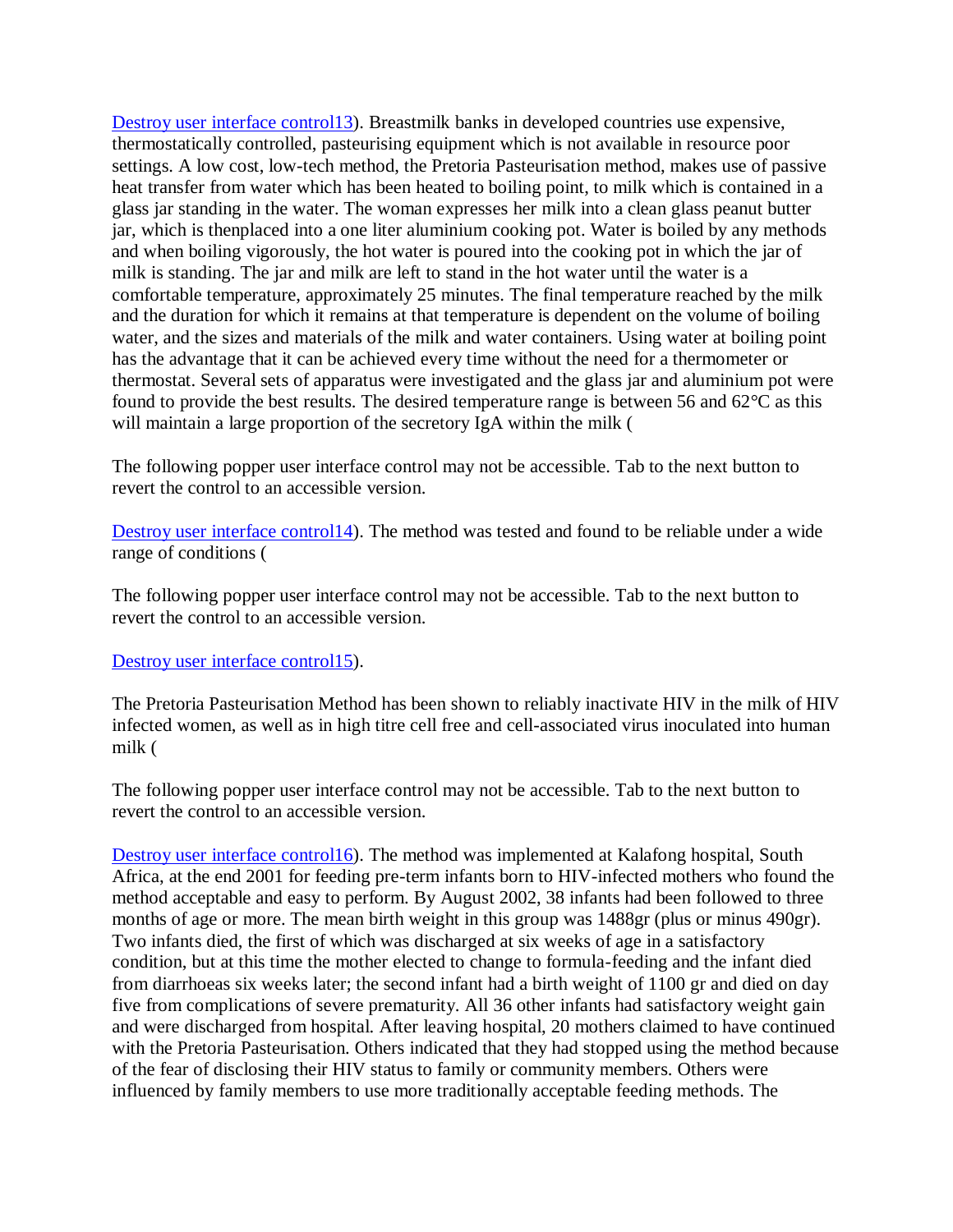introduction of Pretoria Pasteurisation into the neonatal unit obviated the need for placing at least 25% of the infants onto formula feeds and was associated with a reduction in the number of cases of necrotising enterocolitis from 11 in the preceding year to three in the 11 months following the introduction of the Pretoria method.

Heat treated expressed breastmilk (HTEBM) has also been recommended and supported at the Cato Manor site in Durban. It was poorly accepted by mothers, only 6% ever gave HTEBM in the first 6 months, who commented that it was only a viable option from 6 months of age. Counsellors were surprised at the low uptake of HTEBM and discussed reasons for this with the mothers. Some of the reasons put forward for low uptake were that there had been no official endorsement or media coverage of the method and that they felt that a reduced amount of milk would be expressed and therefore the baby would not be satisfied. Other mothers, who did not have the opportunity to see a demonstration or try it out under supervision, stated that they lacked confidence in the procedure. Some mothers were concerned about the possibility of stigmatisation or associations being made in the community regarding of heat treatment and witchcraft; finally, and perhaps most practically mothers found it too time consuming especially when FF is readily available as an alternative. In an effort to promote HTEBM the Cato Manor team has produced a video on breastfeeding with a section on heat treatment. A separate room for nutrition counselling and demonstrating heat treatment has been set up. Finally, the counsellors are encouraging mother to express and heat-treat breastmilk from early on so that it becomes a normal practice.

In summary, correctly applied heat treatment of expressed breast milk can reliably inactivate HIV within the milk. It is easy to implement for motivated women but avoidance of suckling the infant and contending with family and community pressures are serious considerations for success. Pretoria Pasteurisation is a useful method for feeding pre-term infants born to HIV infected mothers in an institutional setting but its use in a domestic setting and for term infants requires further investigation. It may have a valuable role as an alternative to exclusive breastfeeding during times of increased risk, such as mastitis and cracked or bleeding nipples.

#### [Go to:](http://hinari-gw.who.int/whalecomwww.ncbi.nlm.nih.gov/whalecom0/pmc/articles/PMC2475579/)

### **Comment**

The experience from these studies suggests that both EFF and EBF are acceptable and feasible options to HIV positive women to reduce mother-to-child transmission of HIV. The decisionmaking process and the ability to achieve these depends on the personal motivation of HIV infected women, the support of partners and close family and the practical support of health care staff. Programmes that promote EBF in populations where HIV is not a major problem clearly demonstrate the feasibility of achieving high EBF rates especially for the first months of life; the BFHI has been able to mobilise the enthusiasm and commitment of all sectors of communities to support EBF. In Nigeria, communities have been designated 'Baby Friendly' by national BFHI committees because of the practical support they offer to enable women to EBF. This experience should be exploited in communities where EBF is likely to be widely adopted by HIV positive women. Similarly the widespread use of cups to feed small babies in Zimbabwe illustrates how community practices can be changed when the political commitment is given to such health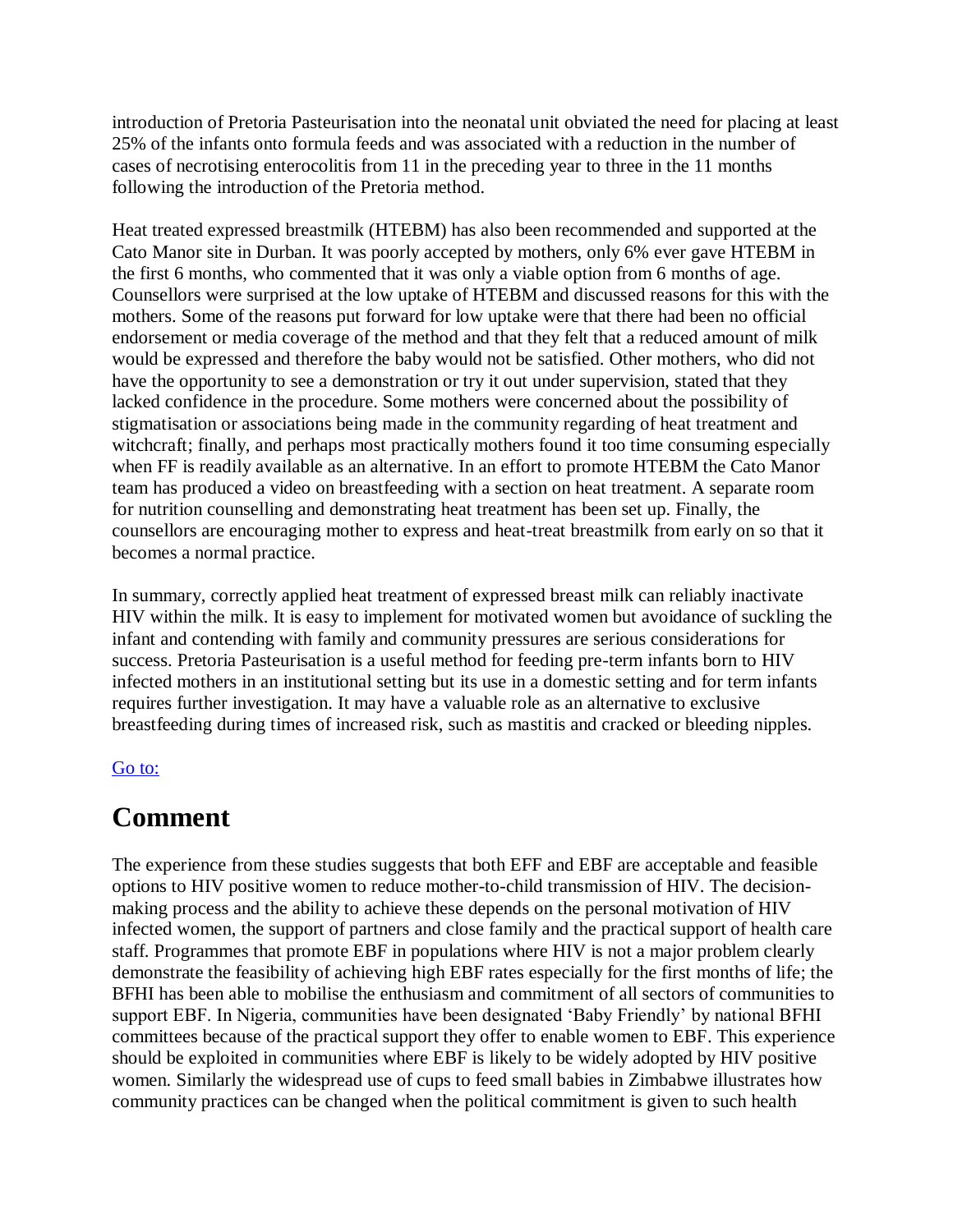initiatives. Greater understanding is needed of the support that is needed by women who choose EFF in order to avoid mixed feeding.

It is not clear at present whether there are differential risks associated with different types of non-EBF i.e. predominant vs. partial vs. mixed breastfeeding. The mortality data from the Zvitambo study suggest that this may be the case but the HIV transmission data for these children is not yet available. Operational experience suggests that it is possible to avoid mixing of BF with other non-human milks but that social pressures often result in mothers adding at least other fluids or foods. It is unlikely that, if EBF is protective, it will be an all or nothing phenomena and the addition of water may carry a different risk from the addition of more complex proteins and foods such as FF or other non-human milks. Even if antiretroviral prophylaxis to mother or infant in the breastfeeding period (see Gaillard et al in this issue) is shown to significantly reduce the risk of transmission through breastfeeding this is unlikely to become widely available quickly. Reliable knowledge about other approaches on how to make breastfeeding safer for HIV infected women is thus not only of scientific interest but also of public health importance.

#### [Go to:](http://hinari-gw.who.int/whalecomwww.ncbi.nlm.nih.gov/whalecom0/pmc/articles/PMC2475579/)

### **References**

1. Dabis f, Ekouevi DK, Bequet L, et al. A short course of zidovudine and peripartum nevirapine is highly efficacious in preventing mother-to-child transmission of HIV-1: the ANRS 1201 Ditrame Plus Study, Abidjan, Cote d'Ivoire. 10th Conference on Retroviruses and Opportunistic Infections; February 10–14, 2003; Boston, MA, USA. Abstract 854.

2. Leroy V, Bequet L, Ekouevi D, et al. Uptake of infant feeding interventions to reduce postnatal transmission of HIV-1 in Abidjan, Cote d'Ivoire: the Ditrame Plus ANRS 1202 project. 14th World AIDS Conference; Barcelona, Spain. July 9–12 2002; Abstarct MoPeD3677. 3. Nduati R, John G, Ngacha DA, Richardson S, Overbaugh J, Mwatha A, et al. Effect of Breastfeeding and Formula Feeding on Transmission of HIV-1: a Randomised Clinical Trial. JAMA. 2000;283(9):1167–74. [\[PubMed\]](http://hinari-gw.who.int/whalecomwww.ncbi.nlm.nih.gov/whalecom0/pubmed/10703779)

4. D. Mbori-Ngasha personal communication, 2002, paper submitted

5. Moodley D, Moodley J, Coovadia H, et al. A multicentre randomized controlled trial of nevirapine versus a combination of zidovudine and lamivudine to reduce intrapartum and early postpartum mother-to-child transmission of human immunodeficiency virus type 1. J Infect Dis. 2003;187:725–735. [\[PubMed\]](http://hinari-gw.who.int/whalecomwww.ncbi.nlm.nih.gov/whalecom0/pubmed/12599045)

6. Gray GE, Urban M, Violari A, Chersich M, van Niekerk R, Stevens W, McIntyre J. A randomized control study to assess the role of post-exposure prophylaxis in redcuing mother to child transmission of HIV-1 in infants born without access to antiretroviral therapy. XIV International AIDS conference; Barcelona. July 2002; Abstract LBOr13.

7. WHO/UNICEF/UNAIDS. New data on the prevention of mother-to-child transmission of HIV and their policy implications: conclusions and recommendations. WHO; Geneva: 2000.

8. Coutsoudis A, Pillay K, Kuhn L, Spooner E, Tsai WY, Coovadia H, et al. Methods of feeding and transmission of HIV-1 from mothers to children by 15 months of age: prospective cohort study from Durban, South Africa. AIDS. 2001;15:379–87. [\[PubMed\]](http://hinari-gw.who.int/whalecomwww.ncbi.nlm.nih.gov/whalecom0/pubmed/11273218)

9. Bland RM, Rollins NC, Coutsoudis A, Coovadia HM. Breastfeeding practices in an area of high HIV seroprevalence in rural South Africa. Acta Paediatr. 2002;91:704–711. [\[PubMed\]](http://hinari-gw.who.int/whalecomwww.ncbi.nlm.nih.gov/whalecom0/pubmed/12162606)